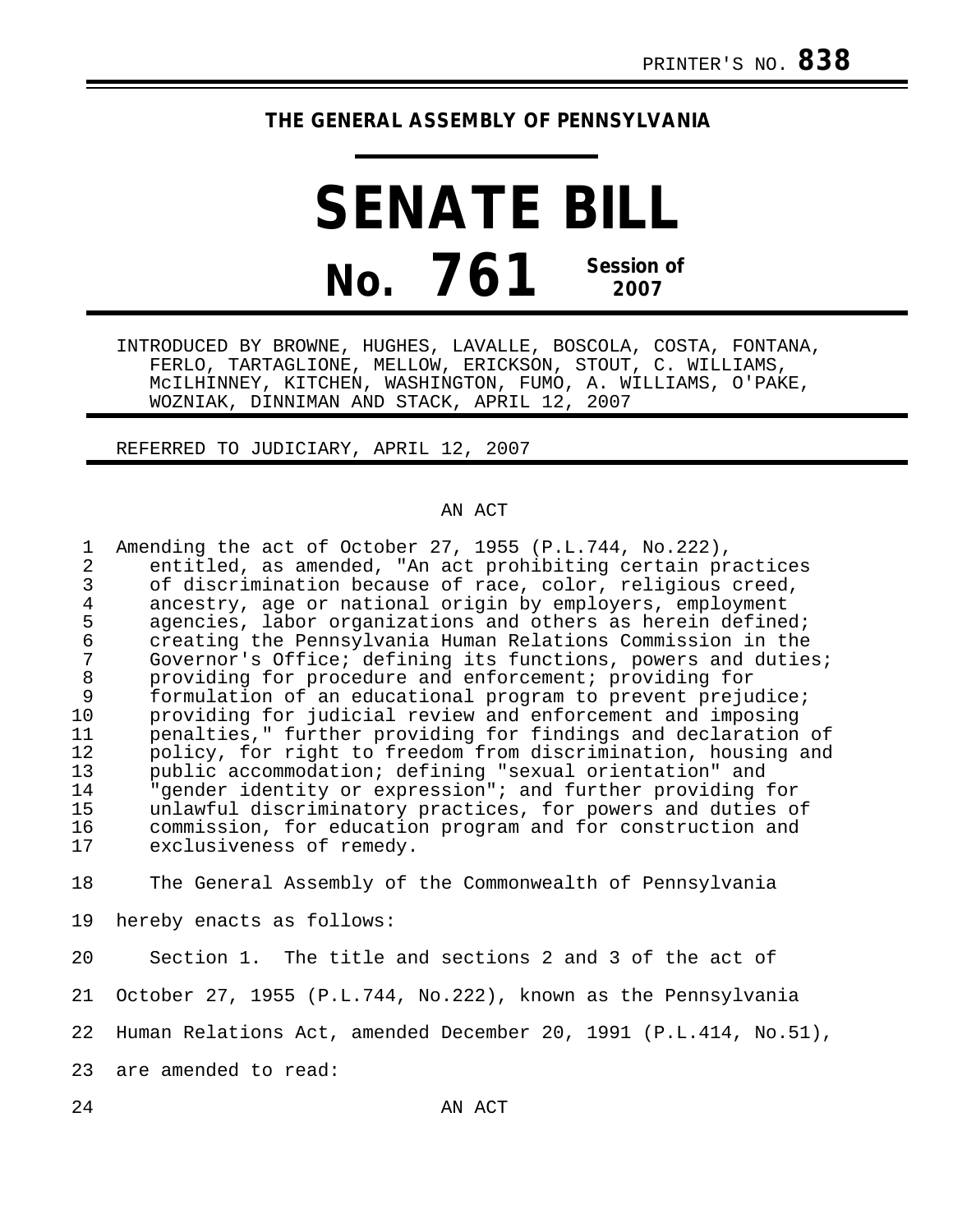1 Prohibiting certain practices of discrimination because of race, 2 color, religious creed, ancestry, sexual orientation, gender 3 identity or expression, age or national origin, by employers, 4 employment agencies, labor organizations and others as herein 5 defined; creating the Pennsylvania Human Relations Commission 6 in the Governor's Office; defining its functions, powers and 7 duties; providing for procedure and enforcement; providing 8 for formulation of an educational program to prevent 9 prejudice; providing for judicial review and enforcement and 10 imposing penalties.

11 Section 2. Findings and Declaration of Policy.--

12 (a) The practice or policy of discrimination against 13 individuals or groups by reason of their race, color, familial 14 status, religious creed, ancestry, sexual orientation, gender 15 identity or expression, age, sex, national origin, handicap or 16 disability, use of guide or support animals because of the 17 blindness, deafness or physical handicap of the user or because 18 the user is a handler or trainer of support or guide animals is 19 a matter of concern of the Commonwealth. Such discrimination 20 foments domestic strife and unrest, threatens the rights and 21 privileges of the inhabitants of the Commonwealth, and 22 undermines the foundations of a free democratic state. The 23 denial of equal employment, housing and public accommodation 24 opportunities because of such discrimination, and the consequent 25 failure to utilize the productive capacities of individuals to 26 their fullest extent, deprives large segments of the population 27 of the Commonwealth of earnings necessary to maintain decent 28 standards of living, necessitates their resort to public relief 29 and intensifies group conflicts, thereby resulting in grave 30 injury to the public health and welfare, compels many 20070S0761B0838 - 2 -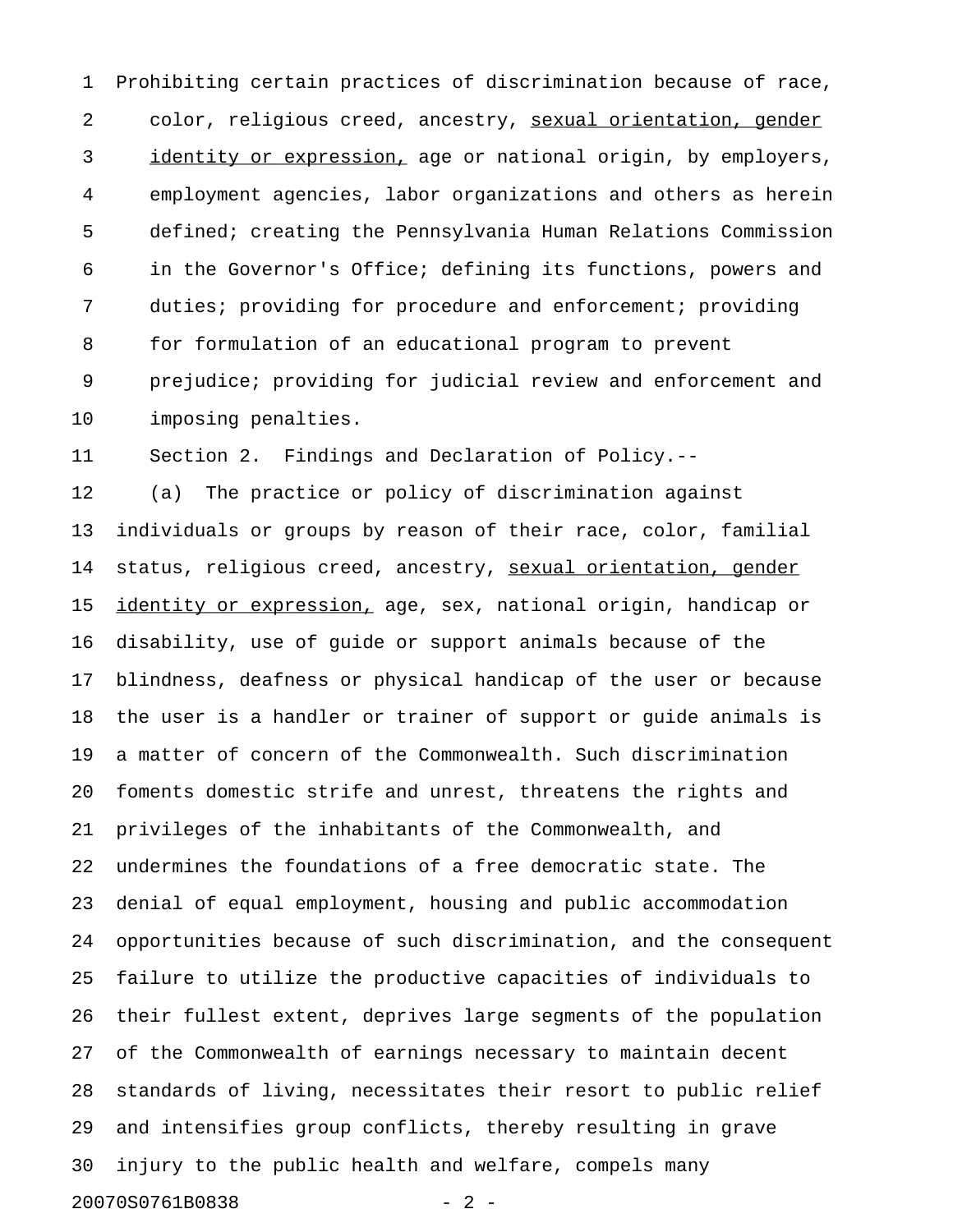1 individuals to live in dwellings which are substandard,

2 unhealthful and overcrowded, resulting in racial segregation in 3 public schools and other community facilities, juvenile 4 delinquency and other evils, thereby threatening the peace, 5 health, safety and general welfare of the Commonwealth and its 6 inhabitants.

7 (b) It is hereby declared to be the public policy of this 8 Commonwealth to foster the employment of all individuals in 9 accordance with their fullest capacities regardless of their 10 race, color, religious creed, ancestry, sexual orientation, 11 gender identity or expression, age, sex, national origin, 12 handicap or disability, use of guide or support animals because 13 of the blindness, deafness or physical handicap of the user or 14 because the user is a handler or trainer of support or guide 15 animals, and to safeguard their right to obtain and hold 16 employment without such discrimination, to assure equal 17 opportunities to all individuals and to safeguard their rights 18 to public accommodation and to secure housing accommodation and 19 commercial property regardless of race, color, familial status, 20 religious creed, ancestry, sexual orientation, gender identity 21 <u>or expression,</u> age, sex, national origin, handicap or 22 disability, use of guide or support animals because of blindness 23 or deafness of the user or because the user is a handler or 24 trainer of guide or support animals.

25 (c) This act shall be deemed an exercise of the police power 26 of the Commonwealth for the protection of the public welfare, 27 prosperity, health and peace of the people of the Commonwealth 28 of Pennsylvania.

29 Section 3. Right to Freedom from Discrimination in 30 Employment, Housing and Public Accommodation.--The opportunity 20070S0761B0838 - 3 -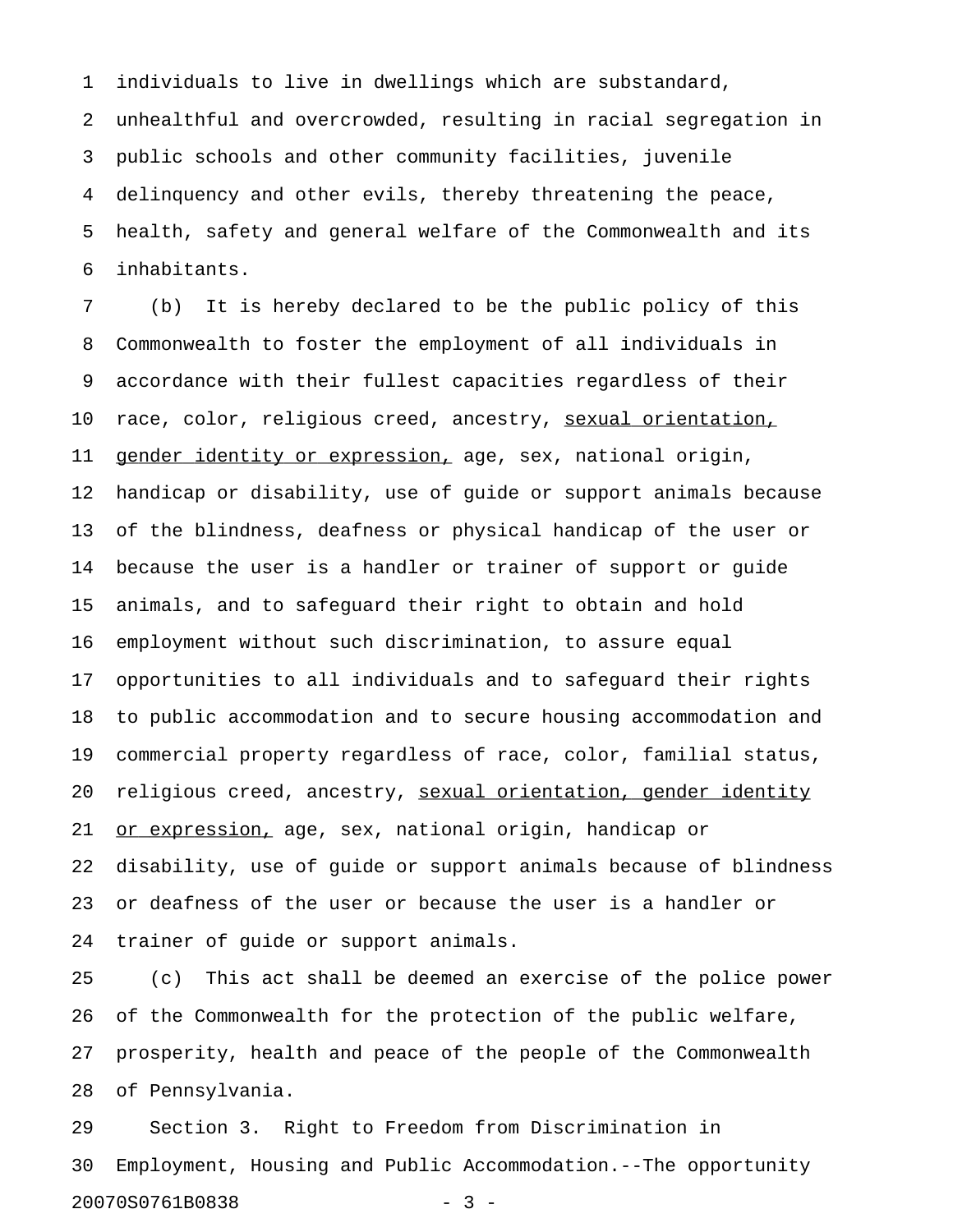1 for an individual to obtain employment for which he is 2 qualified, and to obtain all the accommodations, advantages, 3 facilities and privileges of any public accommodation and of any 4 housing accommodation and commercial property without 5 discrimination because of race, color, familial status, 6 religious creed, ancestry, sexual orientation, gender identity 7 or expression, handicap or disability, age, sex, national 8 origin, the use of a guide or support animal because of the 9 blindness, deafness or physical handicap of the user or because 10 the user is a handler or trainer of support or guide animals is 11 hereby recognized as and declared to be a civil right which 12 shall be enforceable as set forth in this act.

13 Section 2. Section 4(b) of the act, amended December 20, 14 1991 (P.L.414, No.51), is amended and the section is amended by 15 adding clauses to read:

16 Section 4. Definitions.--As used in this act unless a 17 different meaning clearly appears from the context:

18 \* \* \*

19 (b) The term "employer" includes the Commonwealth or any 20 political subdivision or board, department, commission or school 21 district thereof and any person employing four or more persons 22 within the Commonwealth, but except as hereinafter provided, 23 does not include religious, fraternal, charitable or sectarian 24 corporations or associations, except such corporations or 25 associations supported, in whole or in part, by governmental 26 appropriations. The term "employer" with respect to 27 discriminatory practices based on race, color, age, sex, 28 national origin, sexual orientation, gender identity or 29 expression or non-job related handicap or disability, includes 30 religious, fraternal, charitable and sectarian corporations and 20070S0761B0838 - 4 -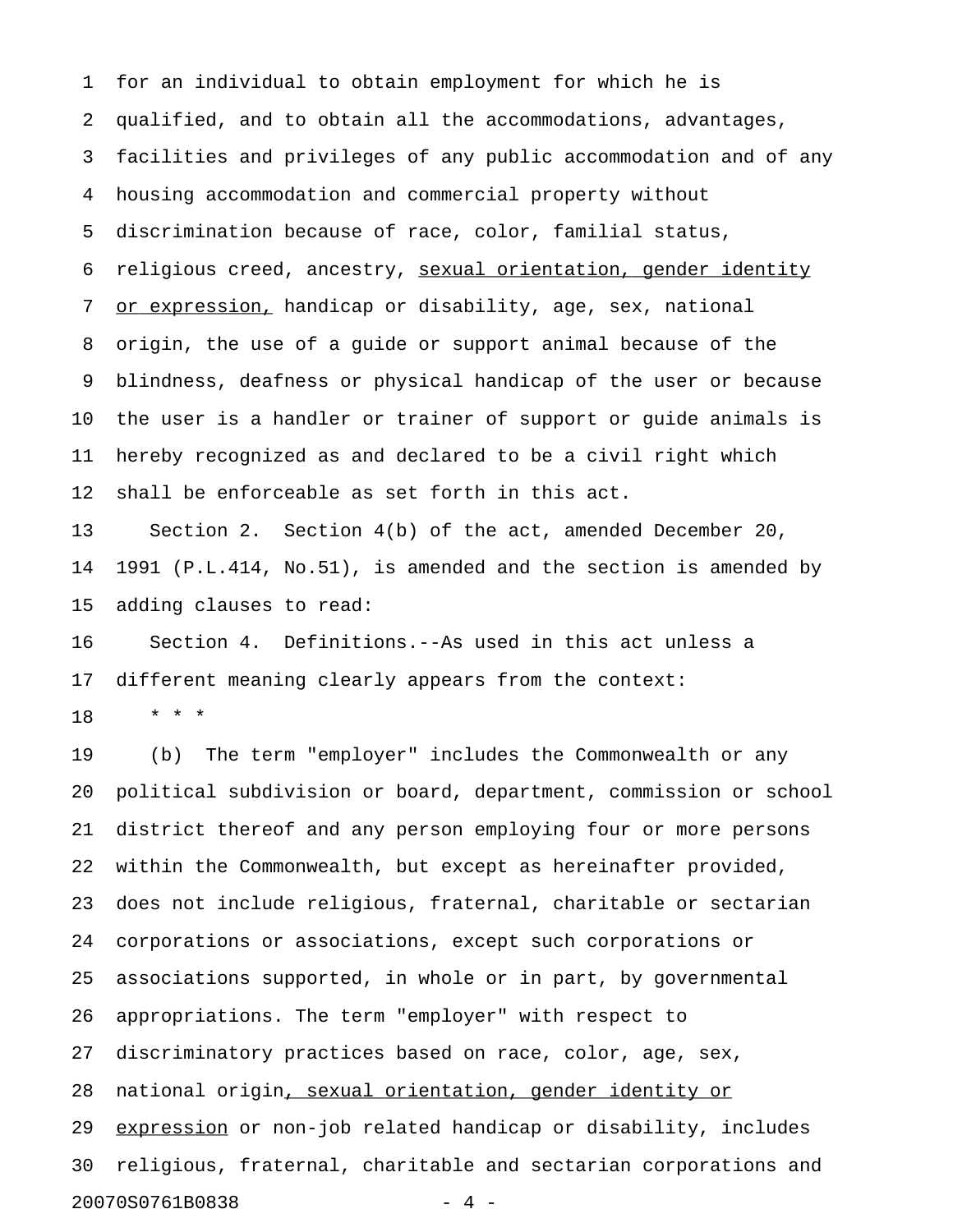1 associations employing four or more persons within the

2 Commonwealth.

 $3 * * * *$ 

4 (bb) The term "sexual orientation" means actual or perceived 5 heterosexuality, homosexuality or bisexuality.

6 (cc) The term "gender identity or expression" means actual 7 or perceived gender identity, appearance, behavior, expression 8 or physical characteristics whether or not associated with an 9 individual's assigned sex at birth.

10 Section 3. Section 5(a), (b), (c), (f), (g), (h) and (i) of 11 the act, amended or added December 20, 1991 (P.L.414, No.51), 12 July 12, 1996 (P.L.684, No.117) and June 25, 1997 (P.L.326, 13 No.34), are amended to read:

14 Section 5. Unlawful Discriminatory Practices.--It shall be 15 an unlawful discriminatory practice, unless based upon a bona 16 fide occupational qualification, or in the case of a fraternal 17 corporation or association, unless based upon membership in such 18 association or corporation, or except where based upon 19 applicable security regulations established by the United States 20 or the Commonwealth of Pennsylvania:

21 (a) For any employer because of the race, color, religious 22 creed, ancestry, sexual orientation, gender identity or 23 expression, age, sex, national origin or non-job related 24 handicap or disability or the use of a guide or support animal 25 because of the blindness, deafness or physical handicap of any 26 individual or independent contractor, to refuse to hire or 27 employ or contract with, or to bar or to discharge from 28 employment such individual or independent contractor, or to 29 otherwise discriminate against such individual or independent 30 contractor with respect to compensation, hire, tenure, terms, 20070S0761B0838 - 5 -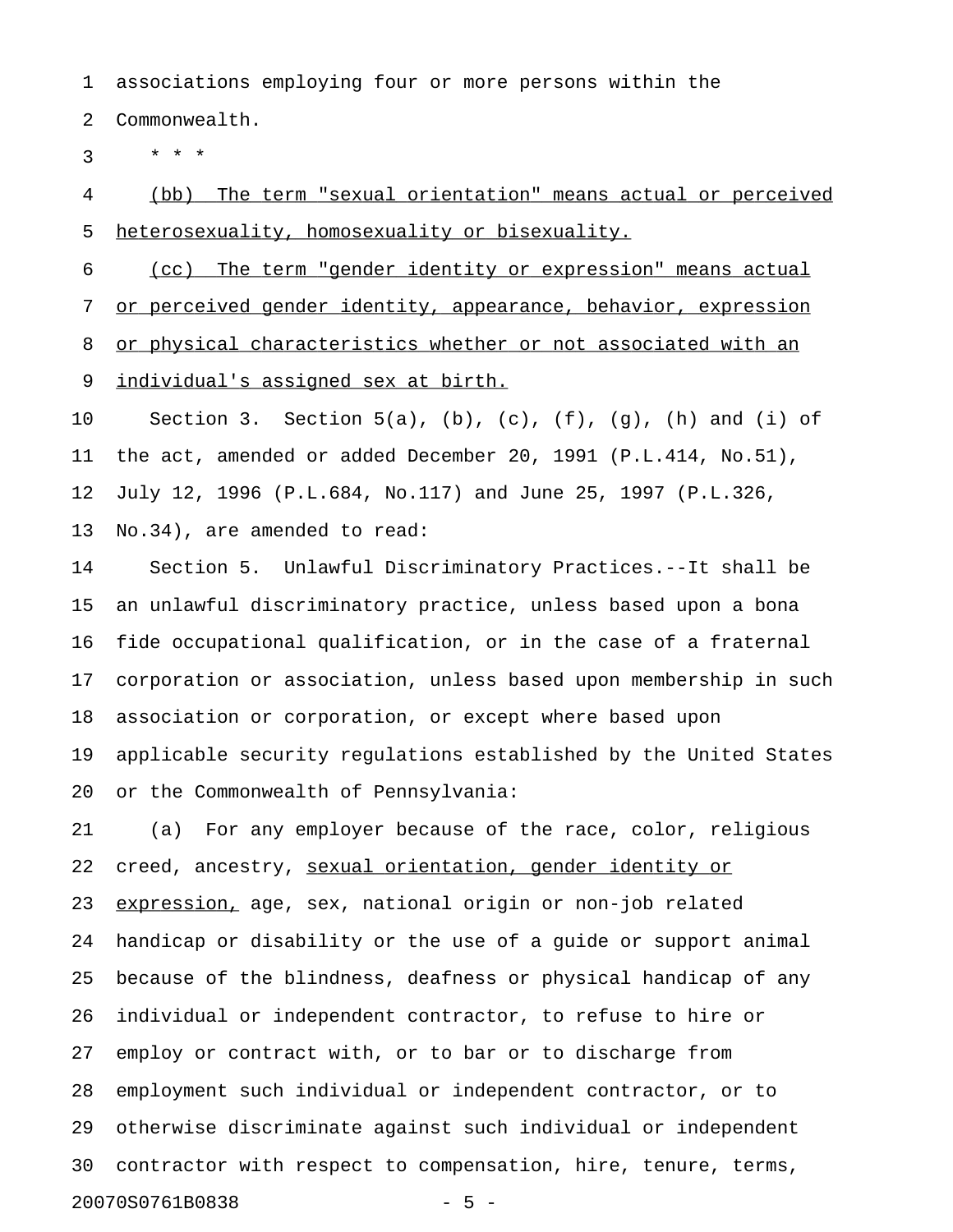1 conditions or privileges of employment or contract, if the 2 individual or independent contractor is the best able and most 3 competent to perform the services required. The provision of 4 this paragraph shall not apply, to (1) operation of the terms or 5 conditions of any bona fide retirement or pension plan which 6 have the effect of a minimum service requirement, (2) operation 7 of the terms or conditions of any bona fide group or employe 8 insurance plan, (3) age limitations placed upon entry into bona 9 fide apprenticeship programs of two years or more approved by 10 the State Apprenticeship and Training Council of the Department 11 of Labor and Industry, established by the act of July 14, 1961 12 (P.L.604, No.304), known as "The Apprenticeship and Training 13 Act." Notwithstanding any provision of this clause, it shall not 14 be an unlawful employment practice for a religious corporation 15 or association to hire or employ on the basis of sex in those 16 certain instances where sex is a bona fide occupational 17 qualification because of the religious beliefs, practices, or 18 observances of the corporation, or association. 19 (b) For any employer, employment agency or labor 20 organization, prior to the employment, contracting with an 21 independent contractor or admission to membership, to: 22 (1) Elicit any information or make or keep a record of or 23 use any form of application or application blank containing 24 questions or entries concerning the race, color, religious 25 creed, ancestry, sexual orientation, gender identity or 26 expression, age, sex, national origin, past handicap or 27 disability or the use of a guide or support animal because of 28 the blindness, deafness or physical handicap of any applicant 29 for employment or membership. Prior to an offer of employment, 30 an employer may not inquire as to whether an individual has a 20070S0761B0838 - 6 -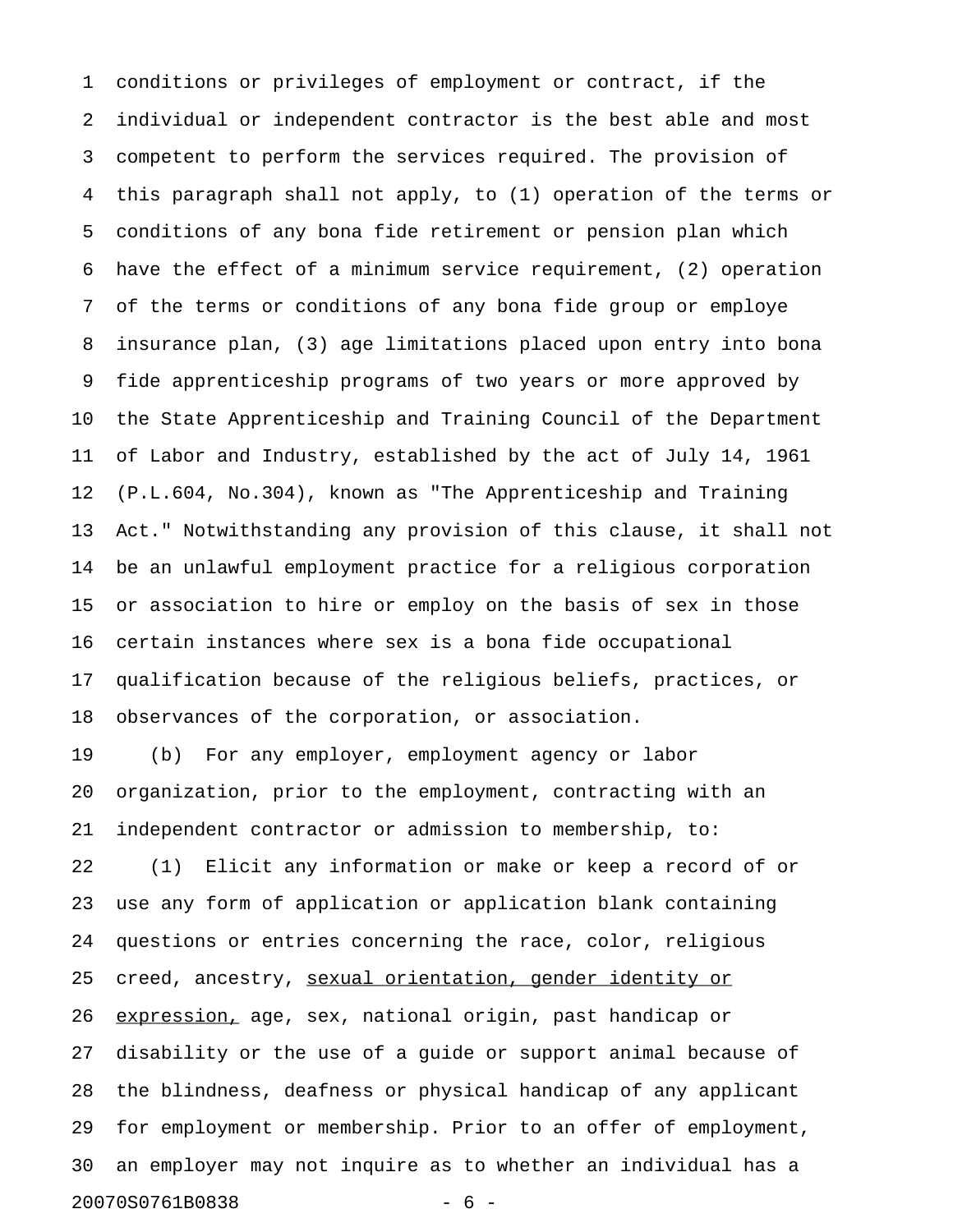1 handicap or disability or as to the severity of such handicap or 2 disability. An employer may inquire as to the individual's 3 ability to perform the essential functions of the employment. 4 (2) Print or publish or cause to be printed or published any 5 notice or advertisement relating to employment or membership 6 indicating any preference, limitation, specification or 7 discrimination based upon race, color, religious creed, 8 ancestry, sexual orientation, gender identity or expression, 9 age, sex, national origin, non-job related handicap or 10 disability or the use of a guide or support animal because of 11 the blindness, deafness or physical handicap of the user. 12 (3) Deny or limit, through a quota system, employment or 13 membership because of race, color, religious creed, ancestry, 14 sexual orientation, gender identity or expression, age, sex, 15 national origin, non-job related handicap or disability, the use 16 of a guide or support animal because of the blindness, deafness 17 or physical handicap of the user or place of birth. 18 (4) Substantially confine or limit recruitment or hiring of

19 individuals, with intent to circumvent the spirit and purpose of 20 this act, to any employment agency, employment service, labor 21 organization, training school or training center or any other 22 employe-referring source which services individuals who are 23 predominantly of the same race, color, religious creed, 24 ancestry, sexual orientation, gender identity or expression, 25 age, sex, national origin or non-job related handicap or 26 disability.

27 (5) Deny employment because of a prior handicap or 28 disability.

29 Nothing in clause (b) of this section shall bar any 30 institution or organization for handicapped or disabled persons 20070S0761B0838 - 7 -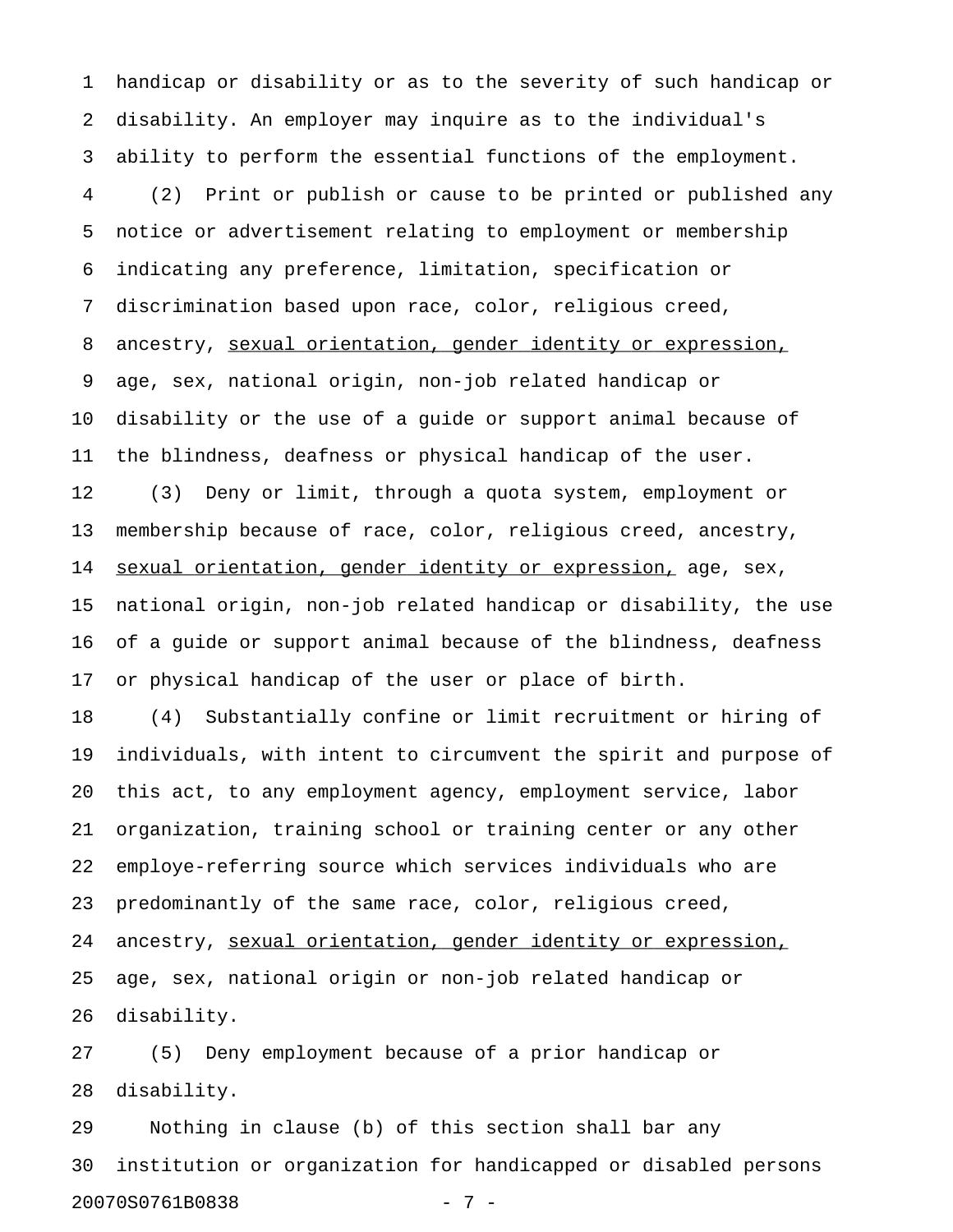1 from limiting or giving preference in employment or membership 2 to handicapped or disabled persons.

3 (c) For any labor organization because of the race, color, 4 religious creed, ancestry, sexual orientation, gender identity 5 or expression, age, sex, national origin, non-job related 6 handicap or disability or the use of a guide or support animal 7 because of the blindness, deafness or physical handicap of any 8 individual to deny full and equal membership rights to any 9 individual or otherwise to discriminate against such individuals 10 with respect to hire, tenure, terms, conditions or privileges of 11 employment or any other matter, directly or indirectly, related 12 to employment.

13 \* \* \*

14 (f) For any employment agency to fail or refuse to classify 15 properly, refer for employment or otherwise to discriminate 16 against any individual because of his race, color, religious 17 creed, ancestry, sexual orientation, gender identity or 18 expression, age, sex, national origin, non-job related handicap 19 or disability or the use of a guide or support animal because of 20 the blindness, deafness or physical handicap of the user. 21 (g) For any individual seeking employment to publish or 22 cause to be published any advertisement which in any manner 23 expresses a limitation or preference as to the race, color, 24 religious creed, ancestry, sexual orientation, gender identity 25 <u>or expression,</u> age, sex, national origin, non-job related 26 handicap or disability or the use of a guide or support animal 27 because of the blindness, deafness or physical handicap of any 28 prospective employer.

29 (h) For any person to:

30 (1) Refuse to sell, lease, finance or otherwise to deny or 20070S0761B0838 - 8 -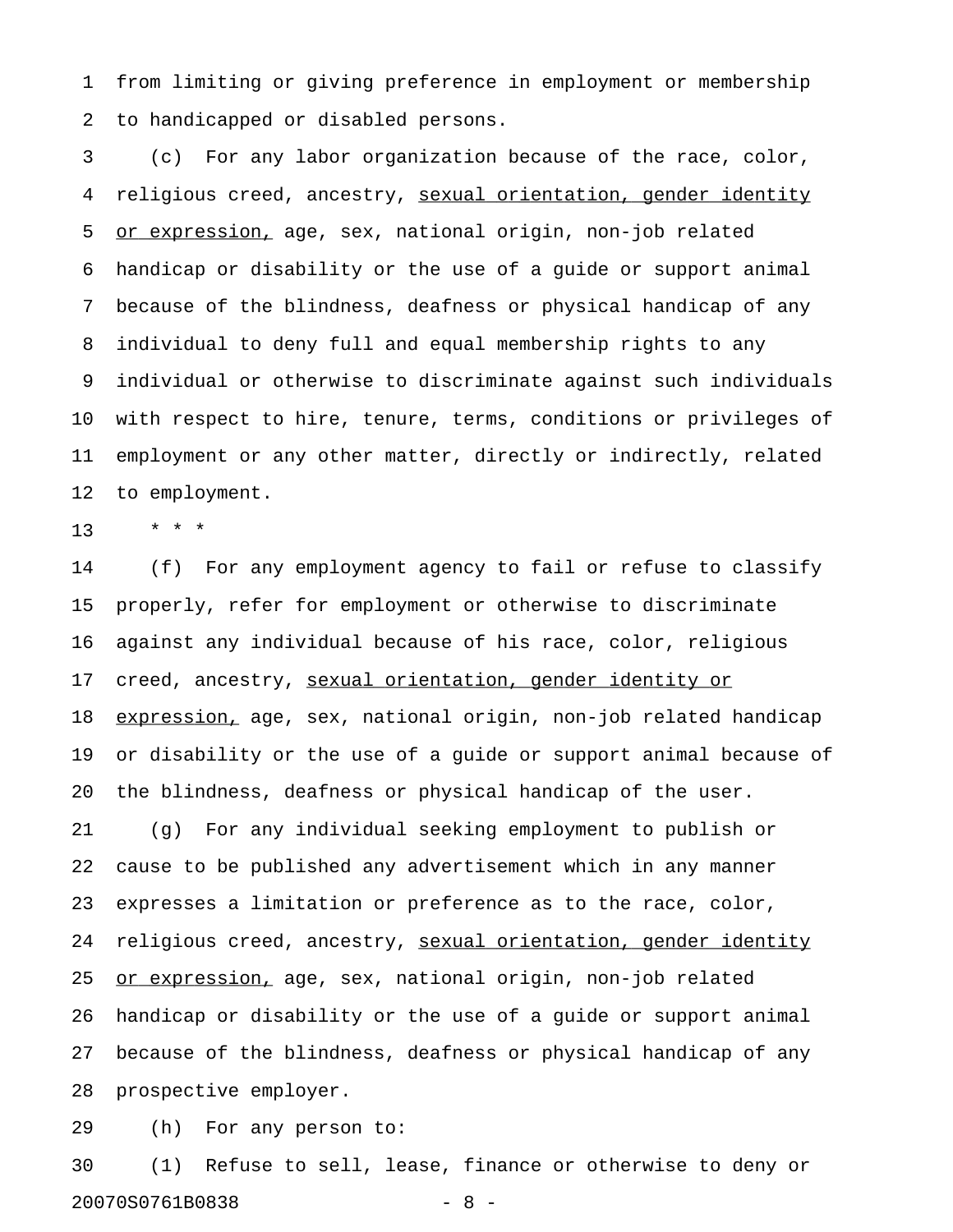1 withhold any housing accommodation or commercial property from 2 any person because of the race, color, familial status, age, 3 religious creed, ancestry, sexual orientation, gender identity 4 or expression, sex, national origin or handicap or disability of 5 any person, prospective owner, occupant or user of such housing 6 accommodation or commercial property, or to refuse to lease any 7 housing accommodation or commercial property to any person due 8 to use of a guide animal because of the blindness or deafness of 9 the user, use of a support animal because of a physical handicap 10 of the user or because the user is a handler or trainer of 11 support or guide animals or because of the handicap or 12 disability of an individual with whom the person is known to 13 have a relationship or association.

14 (1.1) Evict or attempt to evict an occupant of any housing 15 accommodation before the end of the term of a lease because of 16 pregnancy or the birth of a child.

17 (2) Refuse to lend money, whether or not secured by mortgage 18 or otherwise for the acquisition, construction, rehabilitation, 19 repair or maintenance of any housing accommodation or commercial 20 property or otherwise withhold financing of any housing 21 accommodation or commercial property from any person because of 22 the race, color, familial status, age, religious creed, 23 ancestry, sexual orientation, gender identity or expression, 24 sex, national origin, handicap or disability of any person, the 25 use of a guide or support animal because of the blindness, 26 deafness or physical handicap of the user or because the user is 27 a handler or trainer of support or guide animals or because of 28 the handicap or disability of an individual with whom the person 29 is known to have a relationship or association.

30 (3) Discriminate against any person in the terms or 20070S0761B0838 - 9 -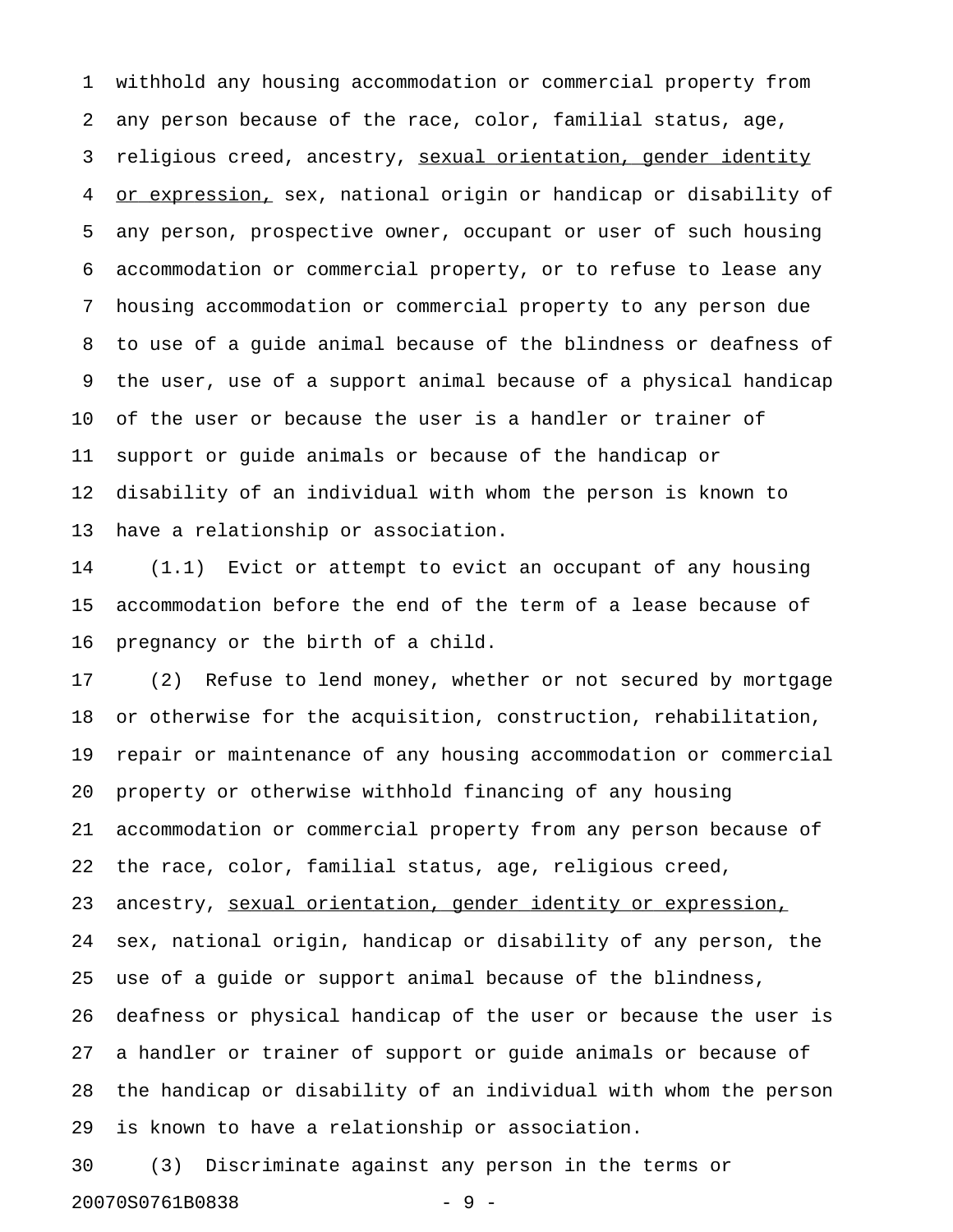1 conditions of selling or leasing any housing accommodation or 2 commercial property or in furnishing facilities, services or 3 privileges in connection with the ownership, occupancy or use of 4 any housing accommodation or commercial property because of the 5 race, color, familial status, age, religious creed, ancestry, 6 sexual orientation, gender identity or expression, sex, national 7 origin, handicap or disability of any person, the use of a guide 8 or support animal because of the blindness, deafness or physical 9 handicap of the user or because the user is a handler or trainer 10 of support or guide animals or because of the handicap or 11 disability of an individual with whom the person is known to 12 have a relationship or association.

13 (3.1) Refuse to permit, at the expense of a person with a 14 handicap, reasonable modifications of existing premises occupied 15 or to be occupied by such person if such modifications may be 16 necessary to afford such person full enjoyment of the premises, 17 except that, in the case of a rental, the landlord may, where it 18 is reasonable to do so, grant permission for a modification if 19 the renter agrees to restore the interior of the premises to the 20 condition that existed before the modification, with reasonable 21 wear and tear excepted.

22 (3.2) Refuse to make reasonable accommodations in rules, 23 policies, practices or services when such accommodations may be 24 necessary to afford such person equal opportunity to use and 25 enjoy a housing accommodation.

26 (4) Discriminate against any person in the terms or 27 conditions of any loan of money, whether or not secured by 28 mortgage or otherwise for the acquisition, construction, 29 rehabilitation, repair or maintenance of housing accommodation 30 or commercial property because of the race, color, familial 20070S0761B0838 - 10 -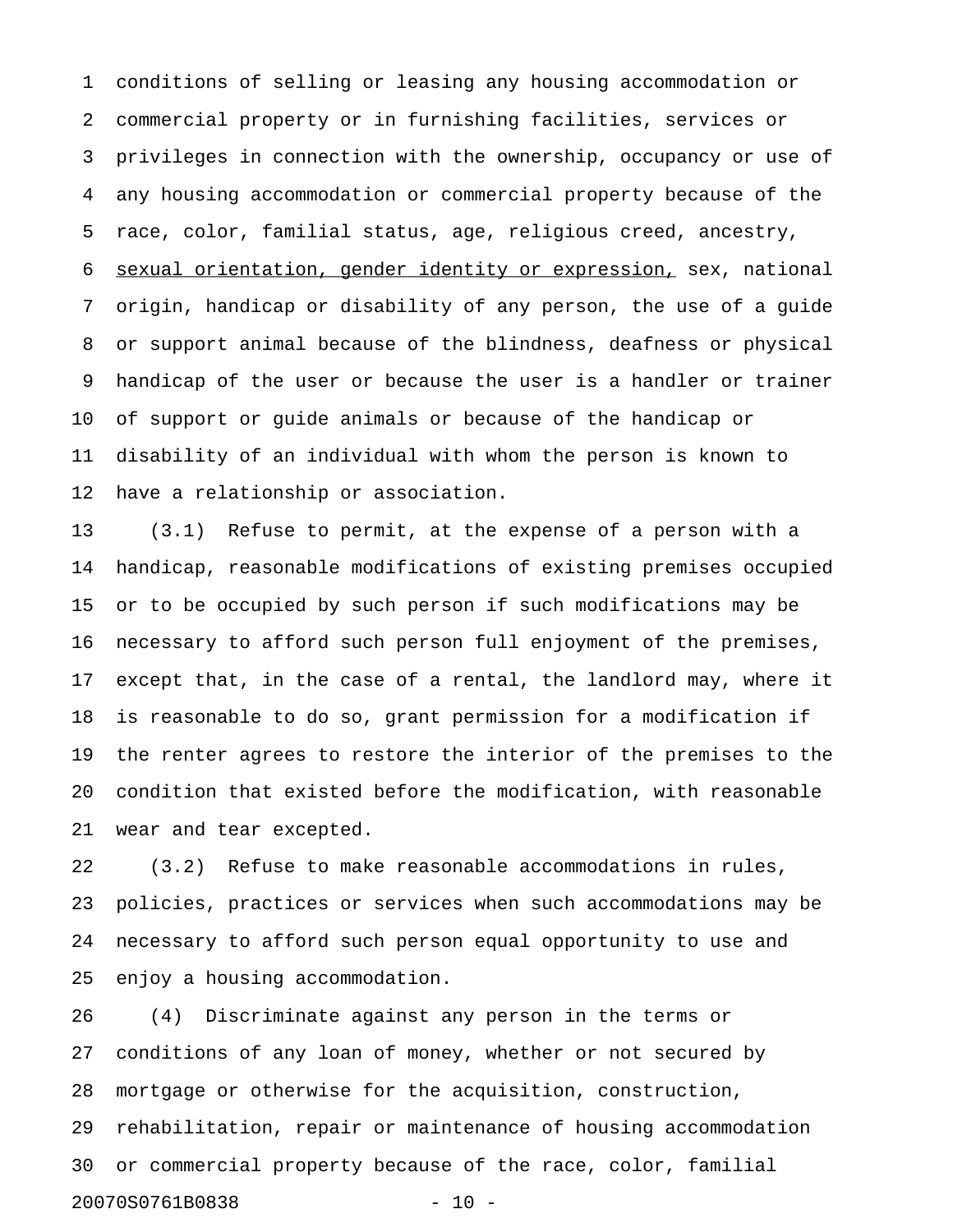1 status, age, religious creed, ancestry, sexual orientation, 2 gender identity or expression, sex, national origin or handicap 3 or disability of any person, the use of a guide or support 4 animal because of the blindness, deafness or physical handicap 5 of the user or because the user is a handler or trainer of guide 6 or support animals or because of the handicap or disability of 7 an individual with whom the person is known to have a 8 relationship or association.

9 (5) Print, publish or circulate any statement or 10 advertisement: (i) relating to the sale, lease or acquisition of 11 any housing accommodation or commercial property or the loan of 12 money, whether or not secured by mortgage, or otherwise for the 13 acquisition, construction, rehabilitation, repair or maintenance 14 of any housing accommodation or commercial property which 15 indicates any preference, limitation, specification, or 16 discrimination based upon race, color, familial status, age, 17 religious creed, ancestry, sexual orientation, gender identity 18 or expression, sex, national origin, handicap or disability or 19 because of the handicap or disability of an individual with whom 20 the person is known to have a relationship or association, or 21 (ii) relating to the sale, lease or acquisition of any housing 22 accommodation or commercial property which indicates any 23 preference, limitation, specification or discrimination based 24 upon use of a guide or support animal because of the blindness, 25 deafness or physical handicap of the user or because the user is 26 a handler or trainer of support or guide animals.

27 (6) Make any inquiry, elicit any information, make or keep 28 any record or use any form of application, containing questions 29 or entries concerning race, color, familial status, age, 30 religious creed, ancestry, sexual orientation, gender identity 20070S0761B0838 - 11 -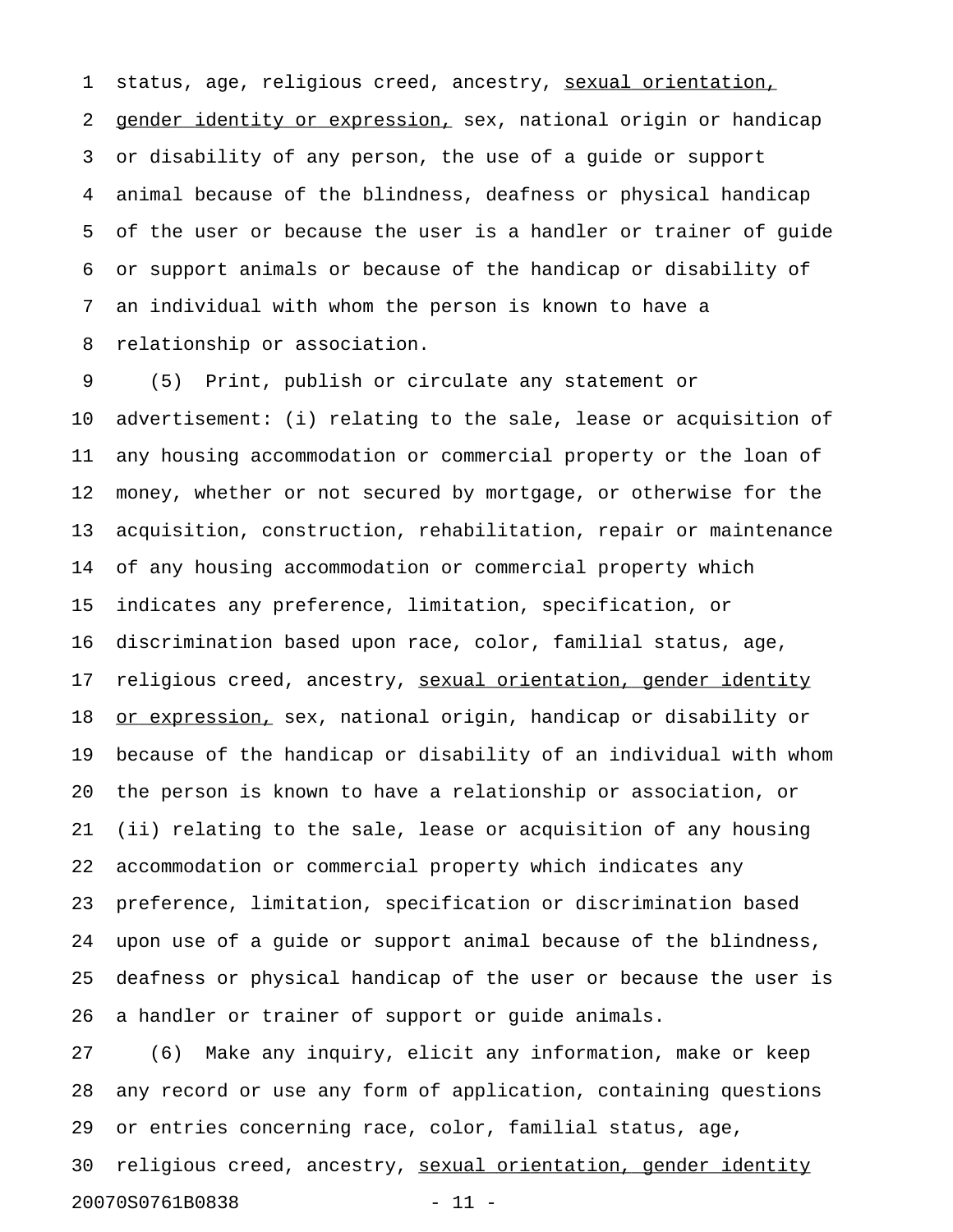1 or expression, sex, national origin, handicap or disability or 2 because of the handicap or disability of an individual with whom 3 the person is known to have a relationship or association in 4 connection with the sale or lease of any housing accommodation 5 or commercial property or loan of any money, whether or not 6 secured by mortgage or otherwise for the acquisition, 7 construction, rehabilitation, repair or maintenance of any 8 housing accommodation or commercial property, or to make any 9 inquiry, elicit any information, make or keep any record or use 10 any form of application, containing questions or entries 11 concerning the use of a guide or support animal because of the 12 blindness, deafness or physical handicap of the user or because 13 the user is a handler or trainer of support or guide animals, in 14 connection with the lease of any housing accommodation or 15 commercial property.

16 (7) Construct, operate, offer for sale, lease or rent or 17 otherwise make available housing or commercial property which is 18 not accessible.

19 (8) Discriminate in real estate-related transactions, as 20 described by and subject to the following:

21 (i) It shall be unlawful for any person or other entity 22 whose business includes engaging in real estate-related 23 transactions to discriminate against any person in making 24 available such a transaction or in the terms or conditions of 25 such a transaction because of race, color, religious creed, 26 ancestry, sexual orientation, gender identity or expression, 27 national origin, sex, age, handicap or disability, use of a 28 guide or support animal because of a physical handicap or 29 because the user is a handler or trainer of guide or support 30 animals or familial status.

20070S0761B0838 - 12 -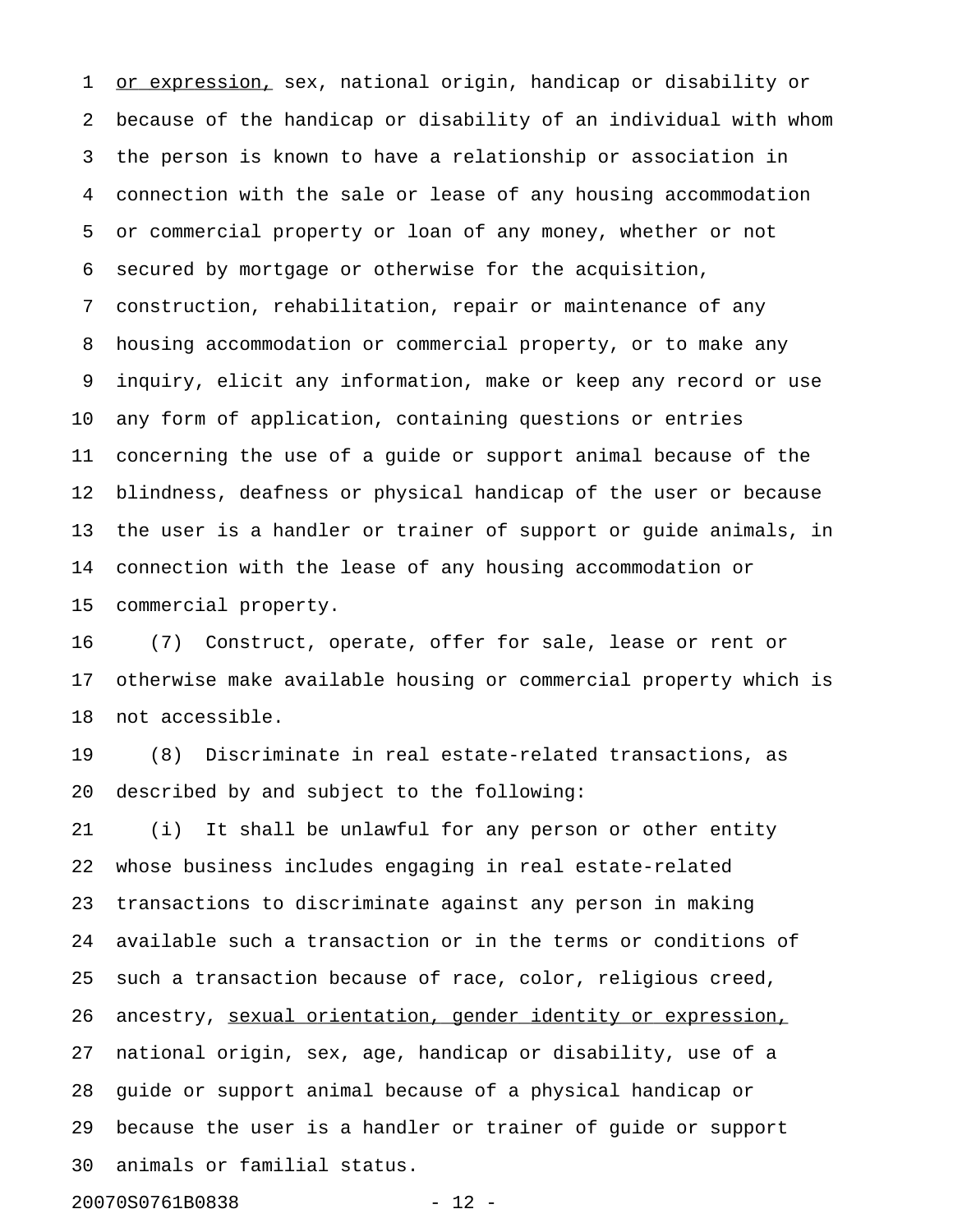1 (ii) Nothing in this act prohibits a person engaged in the 2 business of furnishing appraisals of real property to take into 3 consideration factors other than race, color, religious creed, 4 ancestry, sexual orientation, gender identity or expression, 5 national origin, sex, age, handicap or disability, use of a 6 guide or support animal because of a physical handicap or 7 because the user is a handler or trainer of guide or support 8 animals or familial status.

9 (9) Nothing in this clause, regarding age or familial 10 status, shall apply with respect to housing for older persons. A 11 person shall not be held personally liable for monetary damages 12 for a violation of this act if the person reasonably relied, in 13 good faith, on the application of the exemption of this 14 subclause. A person may only prove good faith reliance on the 15 application of the exemption of this subclause by proving that 16 at the time of the act complained of all of the following 17 applied:

18 (i) The person had no actual knowledge that the housing was 19 not eligible for exemption under this subclause.

20 (ii) The owner or manager of the housing had stated 21 formally, in writing, that the housing complied with the 22 requirements for exemption under this subclause.

23 (10) Nothing in this clause shall bar any religious or 24 denominational institution or organization or any charitable or 25 educational organization which is operated, supervised or 26 controlled by or in connection with a religious organization or 27 any bona fide private or fraternal organization from giving 28 preference to persons of the same religion or denomination or to 29 members of such private or fraternal organization or from making 30 such selection as is calculated by such organization to promote 20070S0761B0838 - 13 -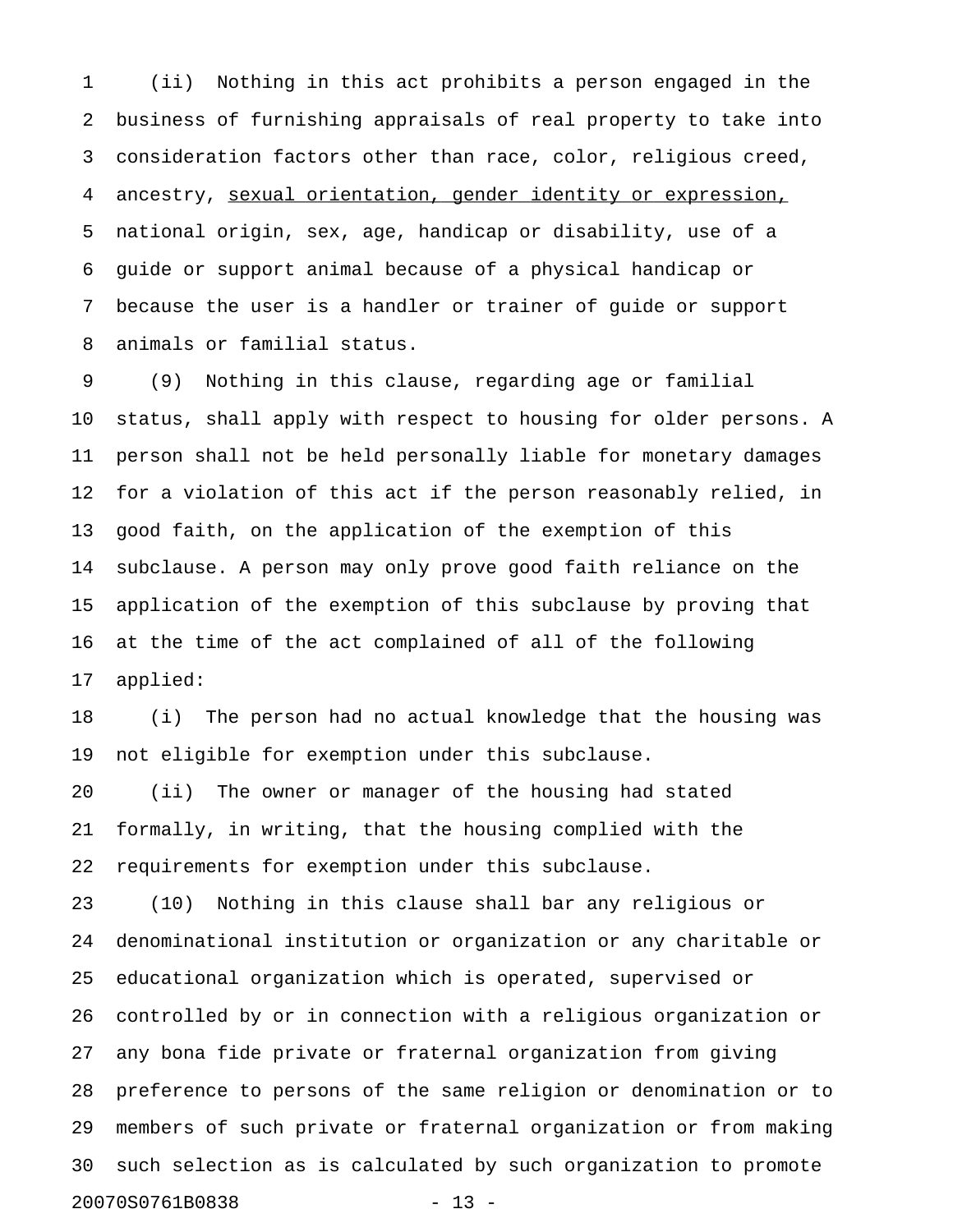1 the religious principles or the aims, purposes or fraternal 2 principles for which it is established or maintained. Nor shall 3 it apply to the rental of rooms in a landlord-occupied rooming 4 house with a common entrance, nor with respect to discrimination 5 based on sex, the advertising, rental or leasing of housing 6 accommodations in a single-sex dormitory or rooms in one's 7 personal residence in which common living areas are shared. 8 (11) Nothing in this act limits the applicability of the 9 Fair Housing Act and reasonable State or local restrictions on 10 the maximum number of occupants permitted to occupy a dwelling 11 or a reasonable restriction relating to health or safety 12 standards or business necessity. Owners and managers of 13 dwellings may develop and implement reasonable occupancy and 14 safety standards based on factors such as the number and size of 15 sleeping areas or bedrooms and the overall size of a dwelling 16 unit so long as the standards do not violate the Fair Housing 17 Act or State or local restrictions.

18 (i) For any person being the owner, lessee, proprietor, 19 manager, superintendent, agent or employe of any public 20 accommodation, resort or amusement to:

21 (1) Refuse, withhold from, or deny to any person because of 22 his race, color, sex, religious creed, ancestry, sexual 23 orientation, gender identity or expression, national origin or 24 handicap or disability, or to any person due to use of a guide 25 or support animal because of the blindness, deafness or physical 26 handicap of the user or because the user is a handler or trainer 27 of support or guide animals, either directly or indirectly, any 28 of the accommodations, advantages, facilities or privileges of 29 such public accommodation, resort or amusement.

30 (2) Publish, circulate, issue, display, post or mail, either 20070S0761B0838 - 14 -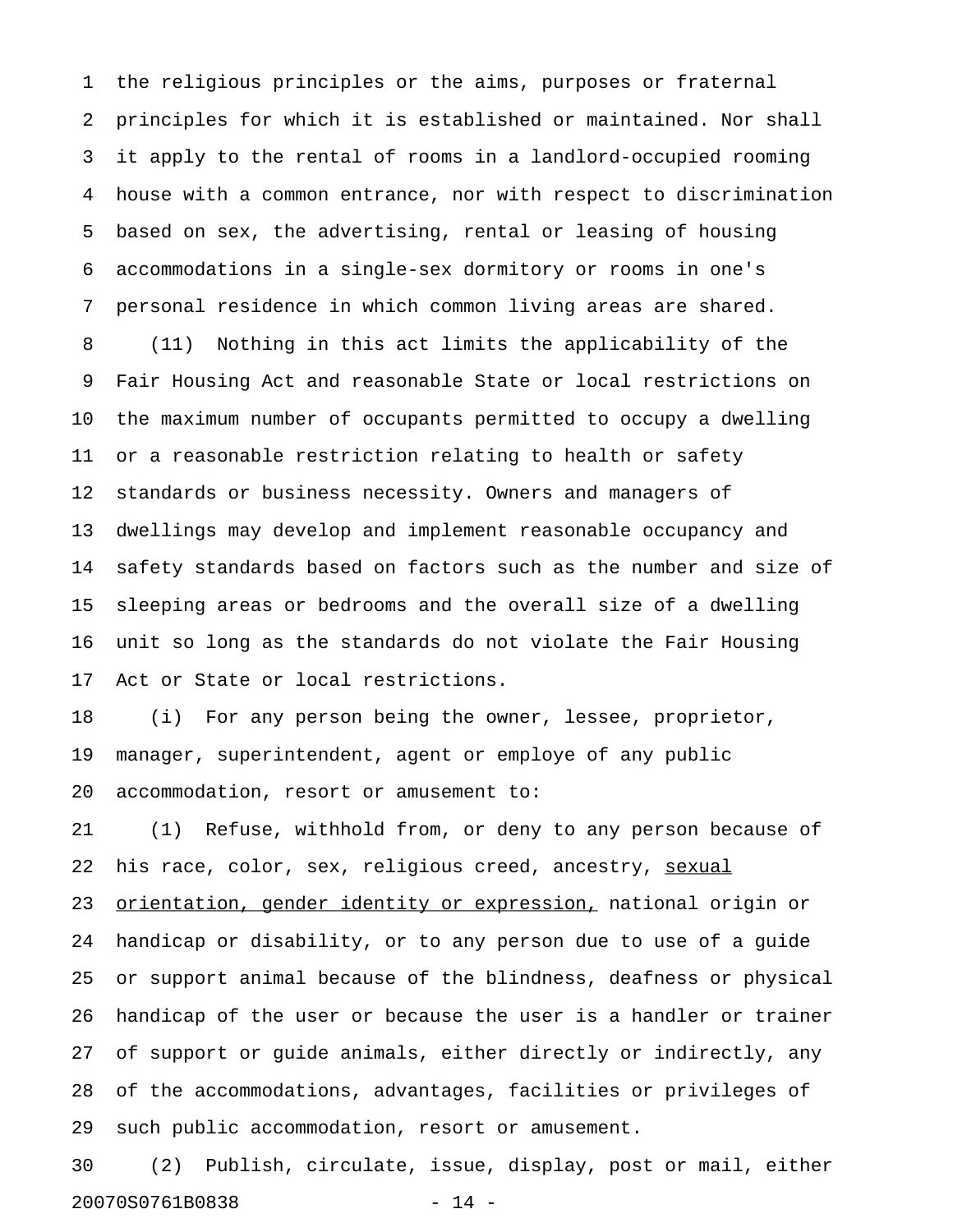1 directly or indirectly, any written or printed communication, 2 notice or advertisement to the effect that any of the 3 accommodations, advantages, facilities and privileges of any 4 such place shall be refused, withheld from or denied to any 5 person on account of race, color, religious creed, sex, 6 ancestry, sexual orientation, gender identity or expression, 7 national origin or handicap or disability, or to any person due 8 to use of a guide or support animal because of the blindness, 9 deafness or physical handicap of the user, or because the user 10 is a handler or trainer of support or guide animals, or that the 11 patronage or custom thereat of any person, belonging to or 12 purporting to be of any particular race, color, religious creed, 13 sex, ancestry, sexual orientation, gender identity or 14 expression, national origin or handicap or disability, or to any 15 person due to use of a guide or support animal because of the 16 blindness, deafness or physical handicap of the user or because 17 the user is a handler or trainer of support or guide animals, is 18 unwelcome, objectionable or not acceptable, desired or 19 solicited.

20 (3) Exclude or otherwise deny equal goods, services, 21 facilities, privileges, advantages, accommodations or other 22 opportunities to a person because of the handicap or disability 23 of an individual with whom the person is known to have a 24 relationship or association.

25 (4) Construct, operate or otherwise make available such 26 place of public accommodation, resort or amusement which is not 27 accessible.

28 \* \* \*

29 Section 4. Sections 5.3 and 7(i), (j) and (k) of the act, 30 amended December 20, 1991 (P.L.414, No.51), are amended to read: 20070S0761B0838 - 15 -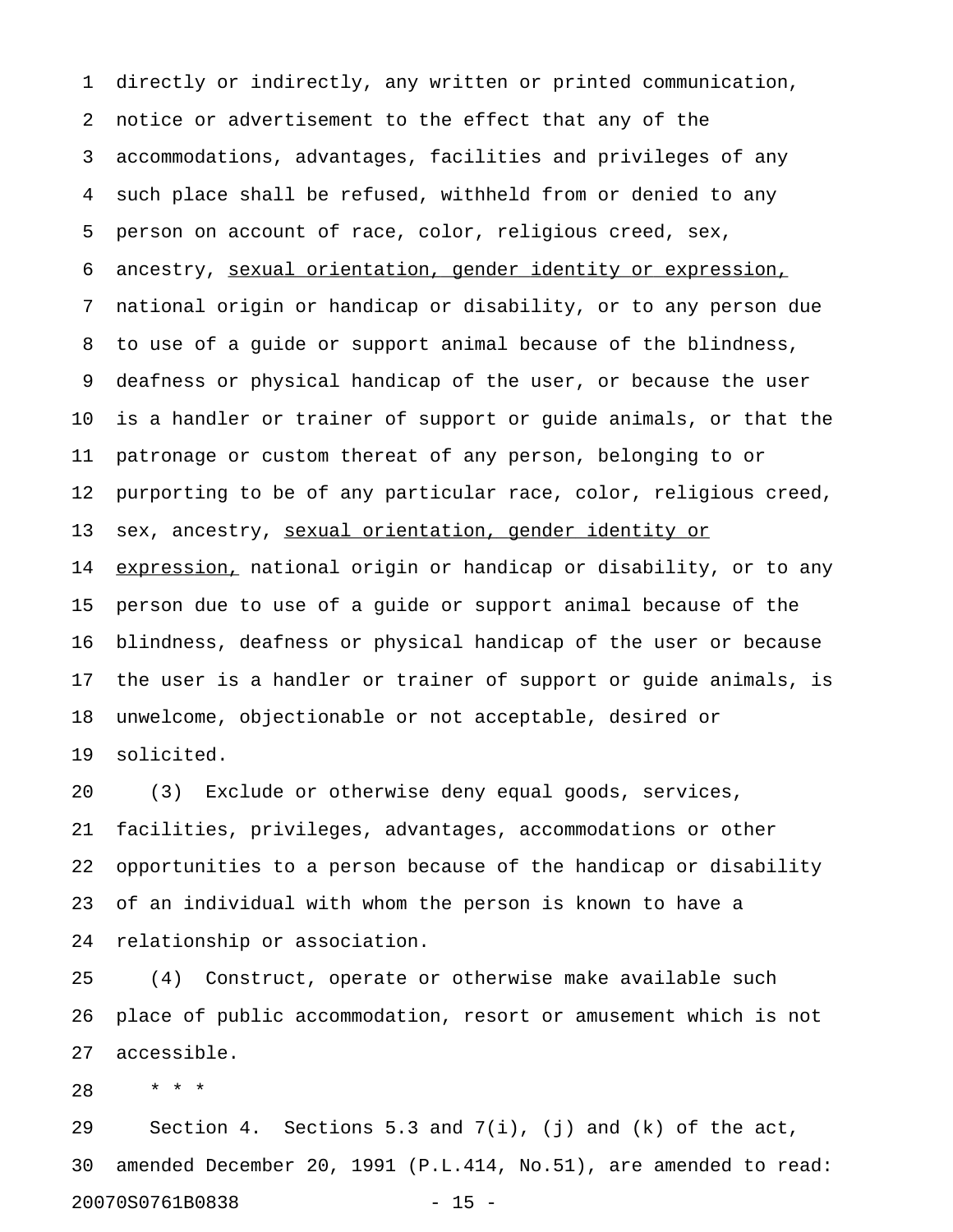1 Section 5.3. Prohibition of Certain Real Estate Practices.-- 2 It shall be an unlawful discriminatory practice for any person 3 to:

4 (a) Induce, solicit or attempt to induce or solicit for 5 commercial profit any listing, sale or transaction involving any 6 housing accommodation or commercial property by representing 7 that such housing accommodation or commercial property is within 8 any neighborhood, community or area adjacent to any other area 9 in which there reside, or do not reside, persons of a particular 10 race, color, familial status, age, religious creed, ancestry, 11 sexual orientation, gender identity or expression, sex, national 12 origin, handicap or disability, or who are guide or support 13 animal dependent.

14 (b) Discourage, or attempt to discourage, for commercial 15 profit, the purchase or lease of any housing accommodation or 16 commercial property by representing that such housing 17 accommodation or commercial property is within any neighborhood, 18 community or area adjacent to any other area in which there 19 reside, or may in the future reside in increased or decreased 20 numbers, persons of a particular race, color, familial status, 21 age, religious creed, ancestry, sexual orientation, gender 22 identity or expression, sex, national origin, handicap or 23 disability, or who are guide or support animal dependent. 24 (c) Misrepresent, create or distort a circumstance, 25 condition or incident for the purpose of fostering the 26 impression or belief, on the part of any owner, occupant or 27 prospective owner or occupant of any housing accommodation or 28 commercial property, that such housing accommodation or 29 commercial property is within any neighborhood, community or 30 area adjacent to any other area which would be adversely 20070S0761B0838 - 16 -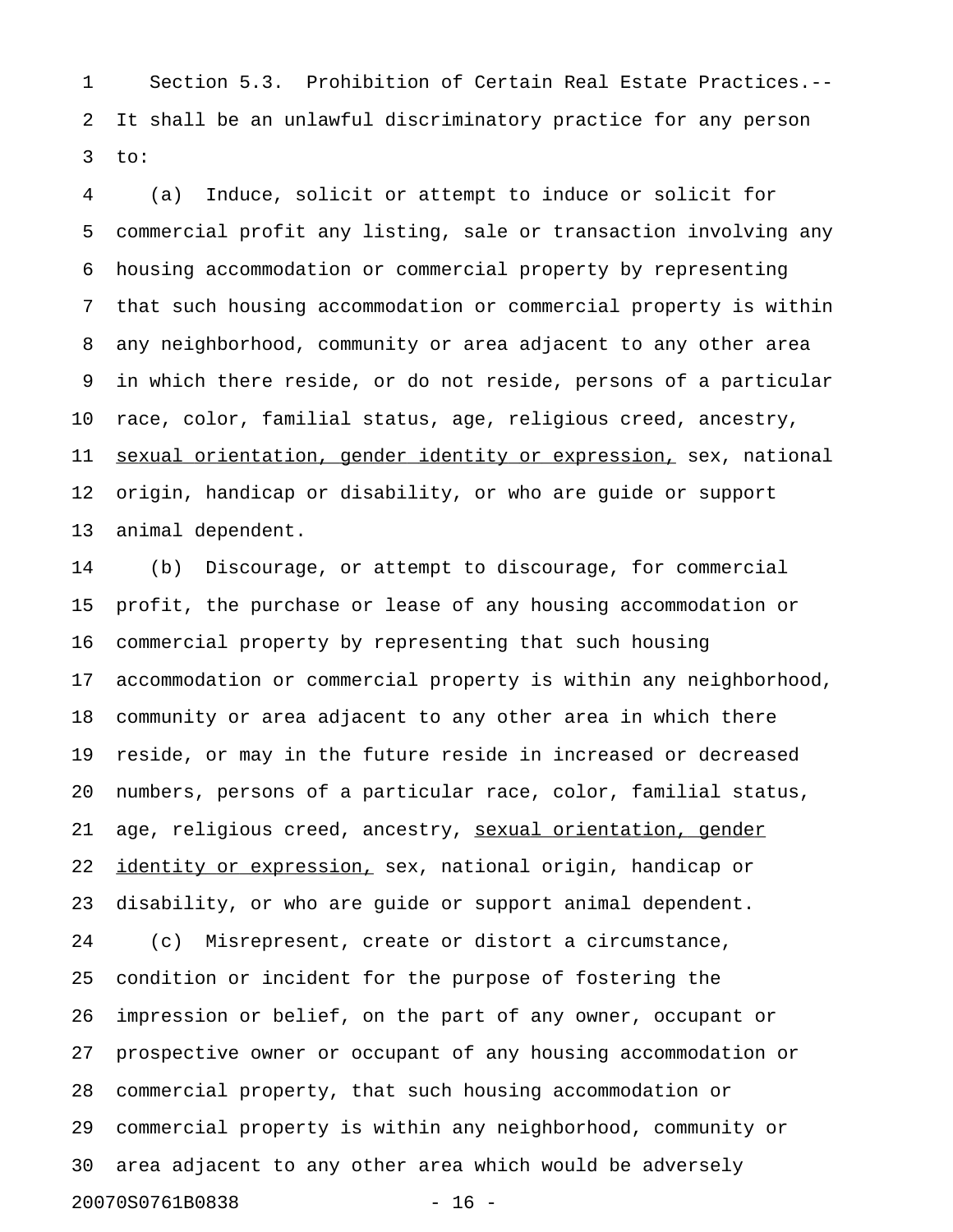1 impacted by the residence, or future increased or decreased 2 residence, of persons of a particular race, color, familial 3 status, age, religious creed, ancestry, sexual orientation, 4 gender identity or expression, sex, national origin, handicap or 5 disability, or who are guide or support animal dependent within 6 such neighborhood, community or area.

7 (d) In any way misrepresent or otherwise misadvertise within 8 a neighborhood or community, whether or not in writing, that any 9 housing accommodation or commercial property within such 10 neighborhood or community is available for inspection, sale, 11 lease, sublease or other transfer, in any context where such 12 misrepresentation or misadvertising would have the effect of 13 fostering an impression or belief that there has been or will be 14 an increase in real estate activity within such neighborhood or 15 community due to the residence, or anticipated increased or 16 decreased residence, of persons of a particular race, color, 17 familial status, age, religious creed, ancestry, sexual 18 orientation, gender identity or expression, sex, national 19 origin, handicap or disability, or the use of a guide or support 20 animal because of the blindness, deafness or physical handicap 21 of the user.

22 Section 7. Powers and Duties of the Commission.--The 23 Commission shall have the following powers and duties: 24 \* \* \*

25 (i) To create such advisory agencies and conciliation 26 councils, local or state-wide, as will aid in effectuating the 27 purposes of this act. The Commission may itself or it may 28 empower these agencies and councils to (1) study the problems of 29 discrimination in all or specific fields of human relationships 30 when based on race, color, familial status, religious creed, 20070S0761B0838 - 17 -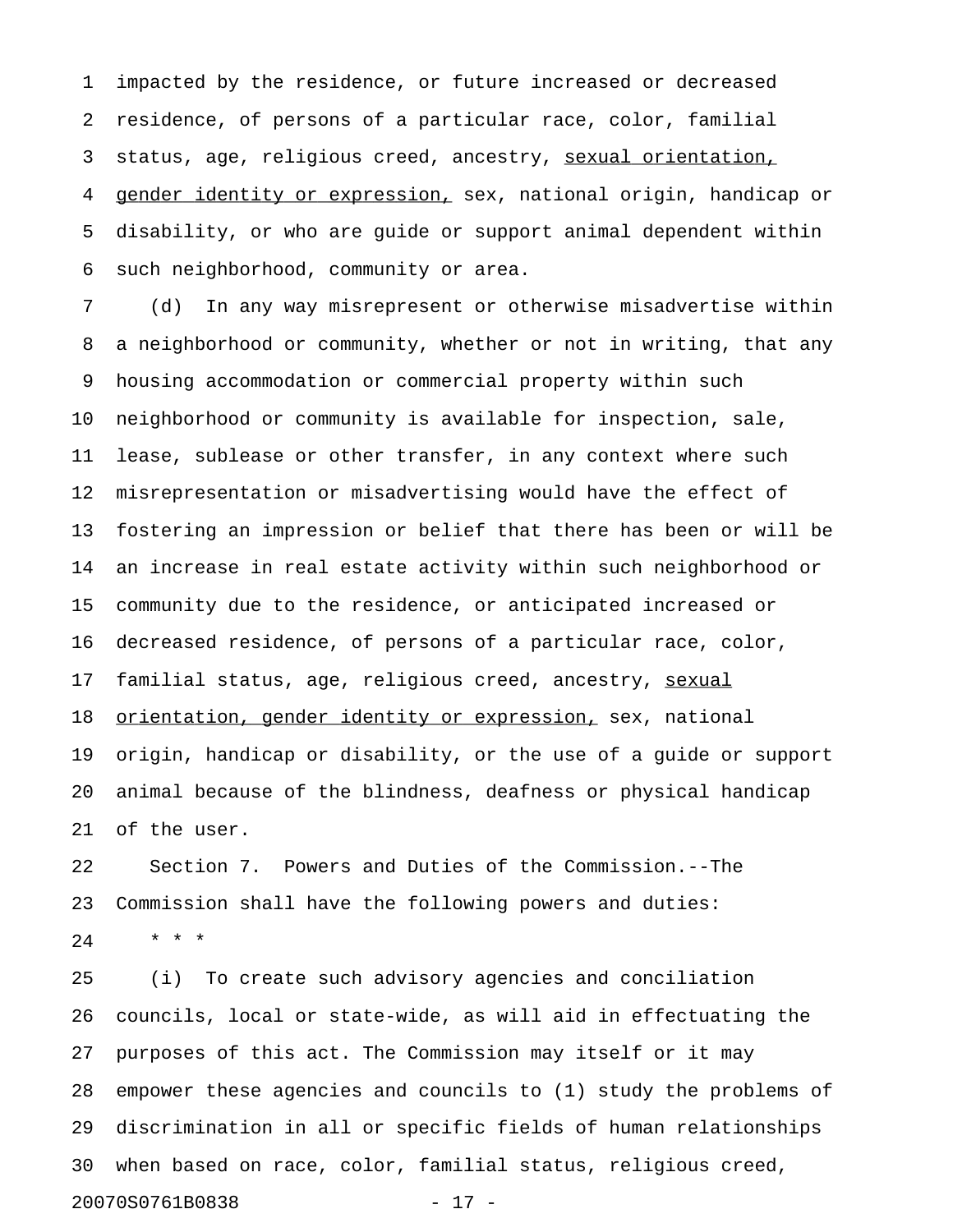1 ancestry, sexual orientation, gender identity or expression, 2 age, sex, national origin or handicap or disability, and (2) 3 foster, through community effort or otherwise, good will among 4 the groups and elements of the population of the State. Such 5 agencies and councils may make recommendations to the Commission 6 for the development of policies and procedure in general. 7 Advisory agencies and conciliation councils created by the 8 Commission shall be composed of representative citizens, serving 9 without pay, but the Commission may make provision for technical 10 and clerical assistance to such agencies and councils, and for 11 the payment of the expenses of such assistance.

12 (j) To issue such publications and such results of 13 investigations and research as, in its judgment, will tend to 14 promote good will and minimize or eliminate discrimination 15 because of race, color, familial status, religious creed, 16 ancestry, sexual orientation, gender identity or expression, 17 age, sex, national origin or handicap or disability.

18 (k) To submit an annual report for each fiscal year by the 19 following March 31 to the General Assembly, the Labor and 20 Industry Committee of the Senate and the State Government 21 Committee of the House of Representatives and the Governor 22 describing in detail the types of complaints received, the 23 investigations, status of cases, Commission action which has 24 been taken, how many were found to have probable cause, how many 25 were resolved by public hearing and the length of time from the 26 initial complaint to final Commission resolution. It shall also 27 contain recommendations for such further legislation concerning 28 abuses and discrimination because of race, color, familial 29 status, religious creed, ancestry, sexual orientation, gender 30 identity or expression, national origin, age, sex, handicap or 20070S0761B0838 - 18 -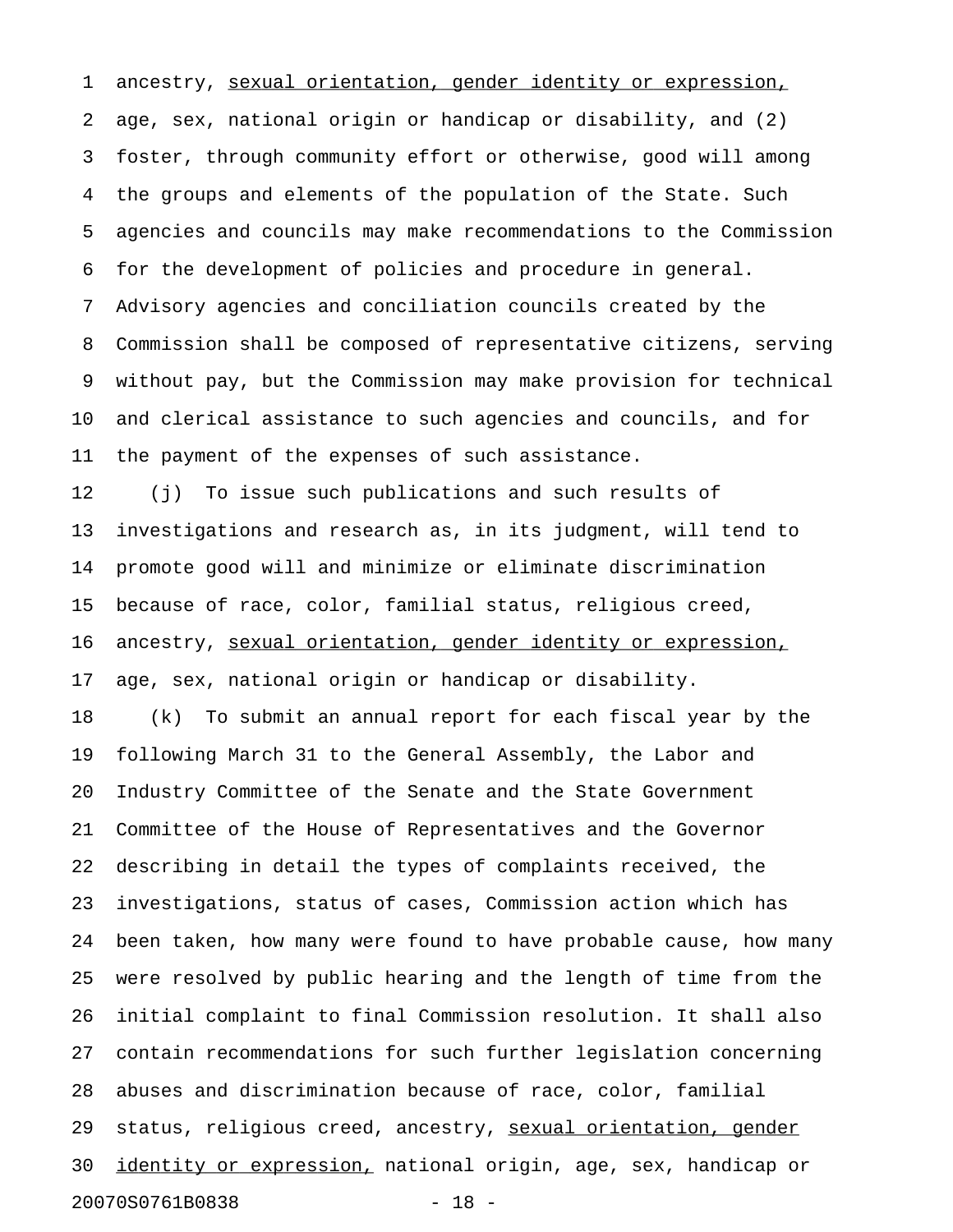1 disability or the use of a guide or support animal because of 2 the blindness, deafness or physical handicap of the user or 3 because the user is a handler or trainer of support or guide 4 animals, as may be desirable.

5 \* \* \*

6 Section 5. Section 8 of the act, amended July 12, 1996 7 (P.L.684, No.117), is amended to read:

8 Section 8. Educational Program.--The Commission, in 9 cooperation with the Department of Education, is authorized to 10 recommend a multicultural educational program, designed for the 11 students of the schools in this Commonwealth and for all other 12 residents thereof, with emphasis on foreign cultural and 13 language studies, as well as on the basic shared precepts and 14 principles of United States culture, in order to promote 15 cultural understanding and appreciation and to further good will 16 among all persons, without regard to race, color, familial 17 status, religious creed, ancestry, sexual orientation, gender 18 identity or expression, age, sex, national origin, handicap or 19 disability.

20 Section 6. Section 12(b) of the act, amended December 20, 21 1991 (P.L.414, No.51), is amended to read:

22 Section 12. Construction and Exclusiveness of Remedy.--  $23 + * * *$ 

24 (b) Except as provided in subsection (c), nothing contained 25 in this act shall be deemed to repeal or supersede any of the 26 provisions of any existing or hereafter adopted municipal 27 ordinance, municipal charter or of any law of this Commonwealth 28 relating to discrimination because of race, color, familial 29 status, religious creed, ancestry, sexual orientation, gender 30 identity or expression, age, sex, national origin or handicap or 20070S0761B0838 - 19 -